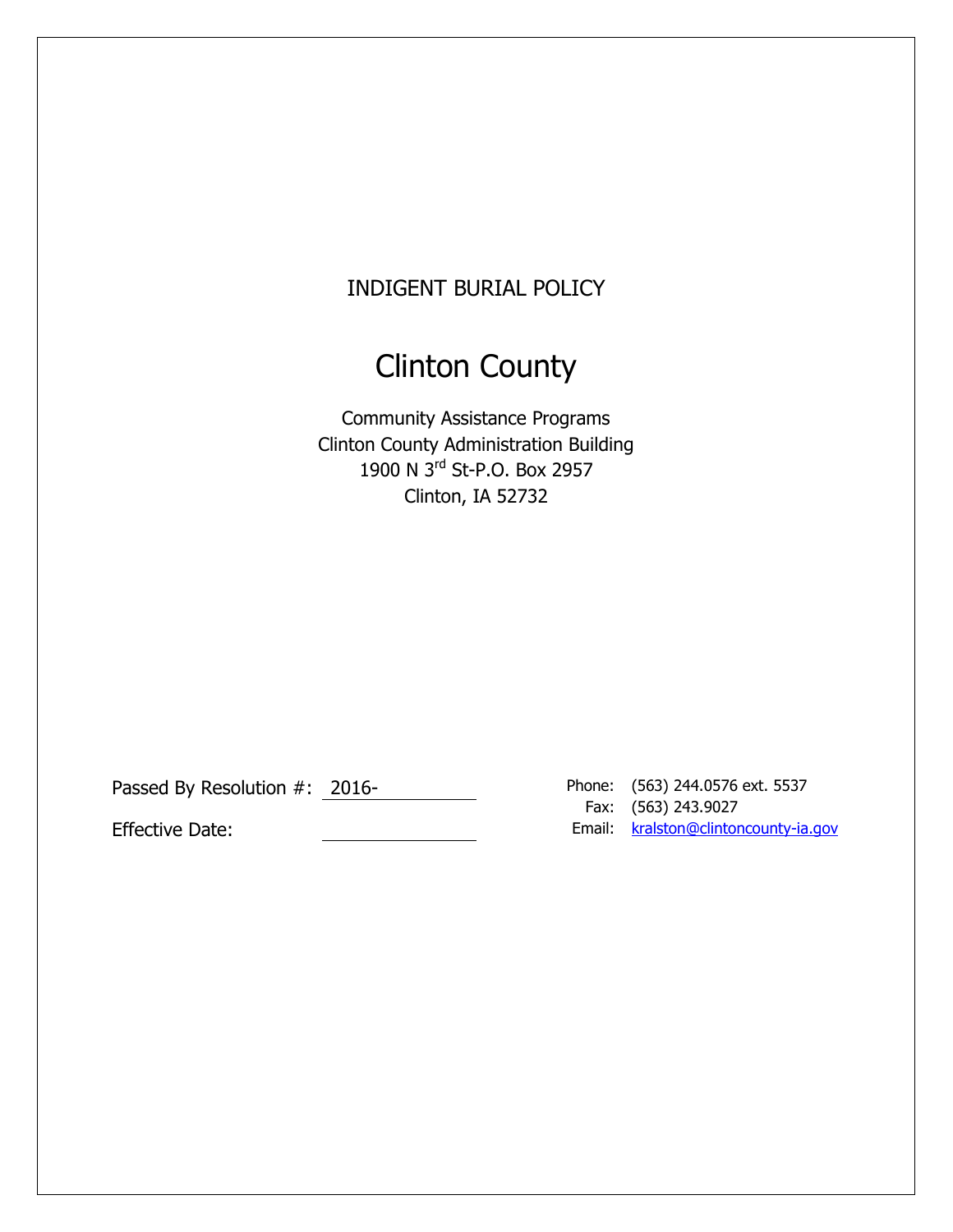# **Table of Contents**

| <b>SECTION I.</b>   |  |                                                             |  |
|---------------------|--|-------------------------------------------------------------|--|
| <b>SECTION II.</b>  |  |                                                             |  |
| 1.                  |  |                                                             |  |
| 2.                  |  |                                                             |  |
| 3.                  |  |                                                             |  |
| <b>SECTION III.</b> |  |                                                             |  |
| $\mathbf{1}$        |  |                                                             |  |
| $\overline{2}$ .    |  |                                                             |  |
| SECTION IV.         |  |                                                             |  |
| <b>SECTION V.</b>   |  |                                                             |  |
| <b>SECTION VI.</b>  |  |                                                             |  |
| $\mathbf{1}$ .      |  |                                                             |  |
| 2.                  |  |                                                             |  |
| 3.                  |  |                                                             |  |
| 4.                  |  |                                                             |  |
| 5 <sub>1</sub>      |  |                                                             |  |
|                     |  |                                                             |  |
|                     |  | SECTION VIII. RECORD MAINTANCE/KEEPING AND DESTRUCTION:  10 |  |
| SECTION IX.         |  |                                                             |  |
| SECTION X.          |  |                                                             |  |
| <b>SECTION XI.</b>  |  |                                                             |  |
|                     |  |                                                             |  |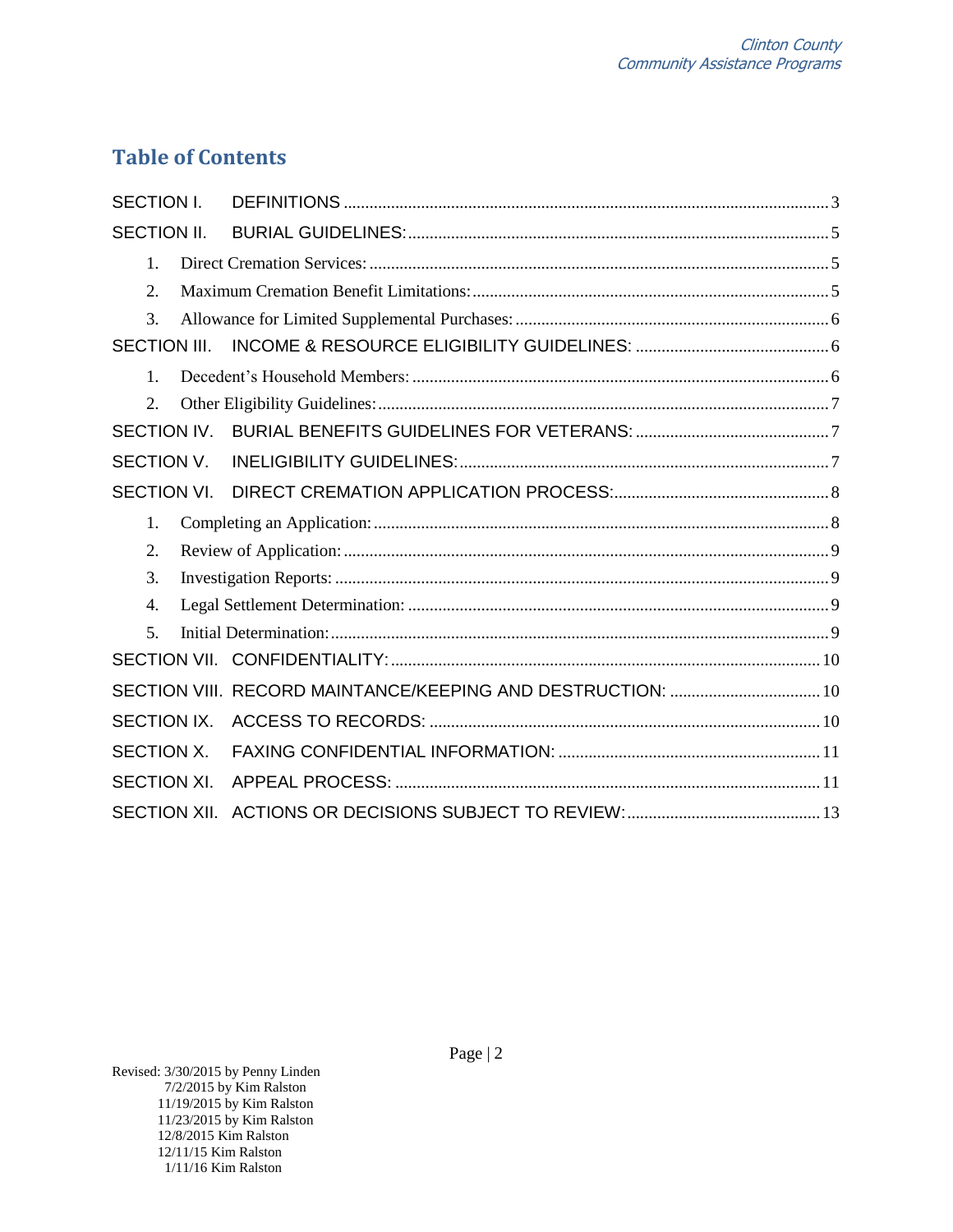# **CLINTON COUNTY INDIGENT BURIAL POLICY**

Clinton County believes that providing burial assistance to "poor" residents who do not have the financial means to pay this expense is a benefit to all residents of the county. To that end, the Indigent Burial Policy shall be administered to individuals as indentified. This policy fulfills the duties imposed upon the County by Chapter 252 of the Iowa Code.

County Assistance shall be considered without regard to age, race, sex, color, national origin, religion, physical or mental disability, veteran status or any other classification protected by law or ordinance.

| <b>RELATIONSHIPS:</b>       |                                                                                                                                                                                                                                                                                                                                                                                                                                                                                                                                                                               |
|-----------------------------|-------------------------------------------------------------------------------------------------------------------------------------------------------------------------------------------------------------------------------------------------------------------------------------------------------------------------------------------------------------------------------------------------------------------------------------------------------------------------------------------------------------------------------------------------------------------------------|
| Adult                       | Person who is age 18 or older.                                                                                                                                                                                                                                                                                                                                                                                                                                                                                                                                                |
| Applicant                   | An individual applying for benefits on behalf of the deceased individual.                                                                                                                                                                                                                                                                                                                                                                                                                                                                                                     |
| Decedent                    | The individual who has died.                                                                                                                                                                                                                                                                                                                                                                                                                                                                                                                                                  |
| Household<br><b>Members</b> | For decedents age 18 and older - the decedent's household would be defined as<br>that of the decedent, the decedent 'spouse, the decedent's common law spouse,<br>and any children, step-children, or wards under the age of 18 who were physically<br>residing with the decedent.                                                                                                                                                                                                                                                                                            |
|                             | For decedents under the age of 18 - The individual's household would be defined<br>as the decedent, the decedent's parents, grandparents, step-parents or guardians<br>and any children, step-children, or wards under the age of 18 of the decedents<br>parents, step-parents, or guardians who had been physically residing with the<br>decedent. *An exception would be if the decedent is an adult child $(18 + \text{years old})$<br>that was either still in high school or being solely supported by the parents then<br>he/she is also considered a household member. |
| Infants                     | New born to 1 year of age.                                                                                                                                                                                                                                                                                                                                                                                                                                                                                                                                                    |
| Minor Children              | Children from 1 year to 17 years of age.                                                                                                                                                                                                                                                                                                                                                                                                                                                                                                                                      |
| <b>FINANCIAL:</b>           |                                                                                                                                                                                                                                                                                                                                                                                                                                                                                                                                                                               |
| Allowable<br>Deductions     | Allowable expenses as described within this policy credited against gross income to<br>determine the individual/households eligibility for assistance.                                                                                                                                                                                                                                                                                                                                                                                                                        |
| Documentation:              | All financial documents such as payroll stubs benefit statements, tax returns, bank<br>statements, receipts, bills, medical statements, employer W-2 statements,<br>statements from any other sources as requested by the CAP Director/Worker as<br>necessary in order to render a decision of eligibility.                                                                                                                                                                                                                                                                   |

#### <span id="page-2-0"></span>**SECTION I. DEFINITIONS**

Revised: 3/30/2015 by Penny Linden 7/2/2015 by Kim Ralston 11/19/2015 by Kim Ralston 11/23/2015 by Kim Ralston 12/8/2015 Kim Ralston 12/11/15 Kim Ralston 1/11/16 Kim Ralston

Page | 3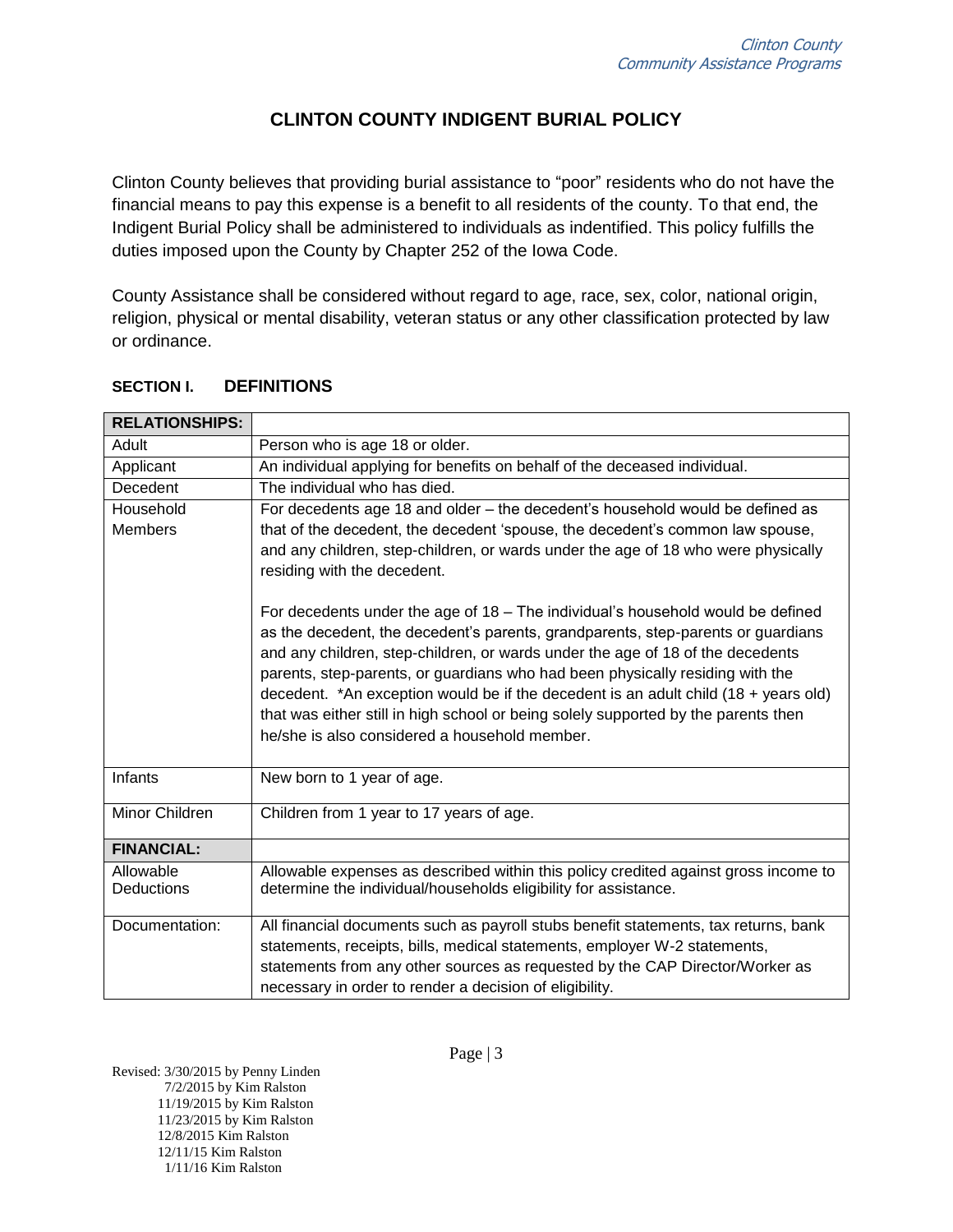| <b>Gross Earned</b><br>Income:           | A household's member's income before taking taxes or deductions into account, i.e.<br>employment wages.                                                                                                                                                                                                                                                                                                                                                                                                                                                                                                                                                                                                                                                                                                                                                                                                                                                                                                                                                                                                                                                                                                                                                                                                                        |
|------------------------------------------|--------------------------------------------------------------------------------------------------------------------------------------------------------------------------------------------------------------------------------------------------------------------------------------------------------------------------------------------------------------------------------------------------------------------------------------------------------------------------------------------------------------------------------------------------------------------------------------------------------------------------------------------------------------------------------------------------------------------------------------------------------------------------------------------------------------------------------------------------------------------------------------------------------------------------------------------------------------------------------------------------------------------------------------------------------------------------------------------------------------------------------------------------------------------------------------------------------------------------------------------------------------------------------------------------------------------------------|
| <b>Gross Unearned</b><br>Income:         | All household's member's public payments such as Social Security benefits,<br>Railroad Retirement benefits, etc.                                                                                                                                                                                                                                                                                                                                                                                                                                                                                                                                                                                                                                                                                                                                                                                                                                                                                                                                                                                                                                                                                                                                                                                                               |
| Resources:                               | Resources including but not limited to are:<br>cash, savings, checking,<br>$\bullet$<br>Certificate of Deposit (CD's),<br>$\bullet$<br>Individual Retirement Account (IRA)-Both Traditional & Roth,<br>$\bullet$<br>Annuities,<br>$\bullet$<br>401k-A verifiable employee sponsored retirement program,<br>$\bullet$<br>Stocks and Bonds,<br>$\bullet$<br>Whole Life Insurance Policies; and<br>$\bullet$<br>Any equity in real estate.<br>Resources will be deducted from the Maximum Burial Benefit to determine the<br>amount of county assistance that may be granted.                                                                                                                                                                                                                                                                                                                                                                                                                                                                                                                                                                                                                                                                                                                                                     |
| <b>RESIDENCY:</b>                        |                                                                                                                                                                                                                                                                                                                                                                                                                                                                                                                                                                                                                                                                                                                                                                                                                                                                                                                                                                                                                                                                                                                                                                                                                                                                                                                                |
| Legal Residency:                         | Residency is established by an individual residing within Clinton County and<br>showing intent to remain in Clinton County. Intent to remain can be established by:<br>Submitting receipt of payment for rental or for utility services with the<br>$\circ$<br>individual's name and their physical address listed on the bill.<br>Submitting a copy of a current lease and/or landlord's statement<br>$\circ$<br>verifying he/she resides at the reported address.<br>Establishing a physical mailing address (other than a P.O. Box);<br>$\circ$<br>Registering at job service, seeking employment independently, being<br>$\circ$<br>employed;<br>Registering to vote or other indicators of good faith.<br>$\circ$<br>Residency cannot be established while residing in any facility including the King<br>$\bullet$<br>House, the High Tower Place or a nursing facility. Also, residing in a college<br>dormitory or solely residing in Clinton County to attend college.<br>Clinton County will not assist anyone with establishing residency; individuals<br>$\bullet$<br>must do this with no assistance from the county.<br>If an applicant had previously grained residency in Clinton County, an exception<br>can be made if they have at the time of death, currently resided in any of the<br>places referenced. |
| <b>INTERESTED</b><br><b>PARTIES:</b>     |                                                                                                                                                                                                                                                                                                                                                                                                                                                                                                                                                                                                                                                                                                                                                                                                                                                                                                                                                                                                                                                                                                                                                                                                                                                                                                                                |
| Legal Guardian:                          | Legal Guardian is a person appointed by the court charged with either limited or<br>complete duties as ordered by the court.                                                                                                                                                                                                                                                                                                                                                                                                                                                                                                                                                                                                                                                                                                                                                                                                                                                                                                                                                                                                                                                                                                                                                                                                   |
| Legal<br>Representative:                 | Legal Representative is a person designated by lowa law to act on the individual's<br>behalf in specified affairs to the extent prescribed by law.                                                                                                                                                                                                                                                                                                                                                                                                                                                                                                                                                                                                                                                                                                                                                                                                                                                                                                                                                                                                                                                                                                                                                                             |
| <b>ADDITIONAL</b><br><b>DEFINITIONS:</b> |                                                                                                                                                                                                                                                                                                                                                                                                                                                                                                                                                                                                                                                                                                                                                                                                                                                                                                                                                                                                                                                                                                                                                                                                                                                                                                                                |

Revised: 3/30/2015 by Penny Linden 7/2/2015 by Kim Ralston 11/19/2015 by Kim Ralston 11/23/2015 by Kim Ralston 12/8/2015 Kim Ralston 12/11/15 Kim Ralston 1/11/16 Kim Ralston

Page | 4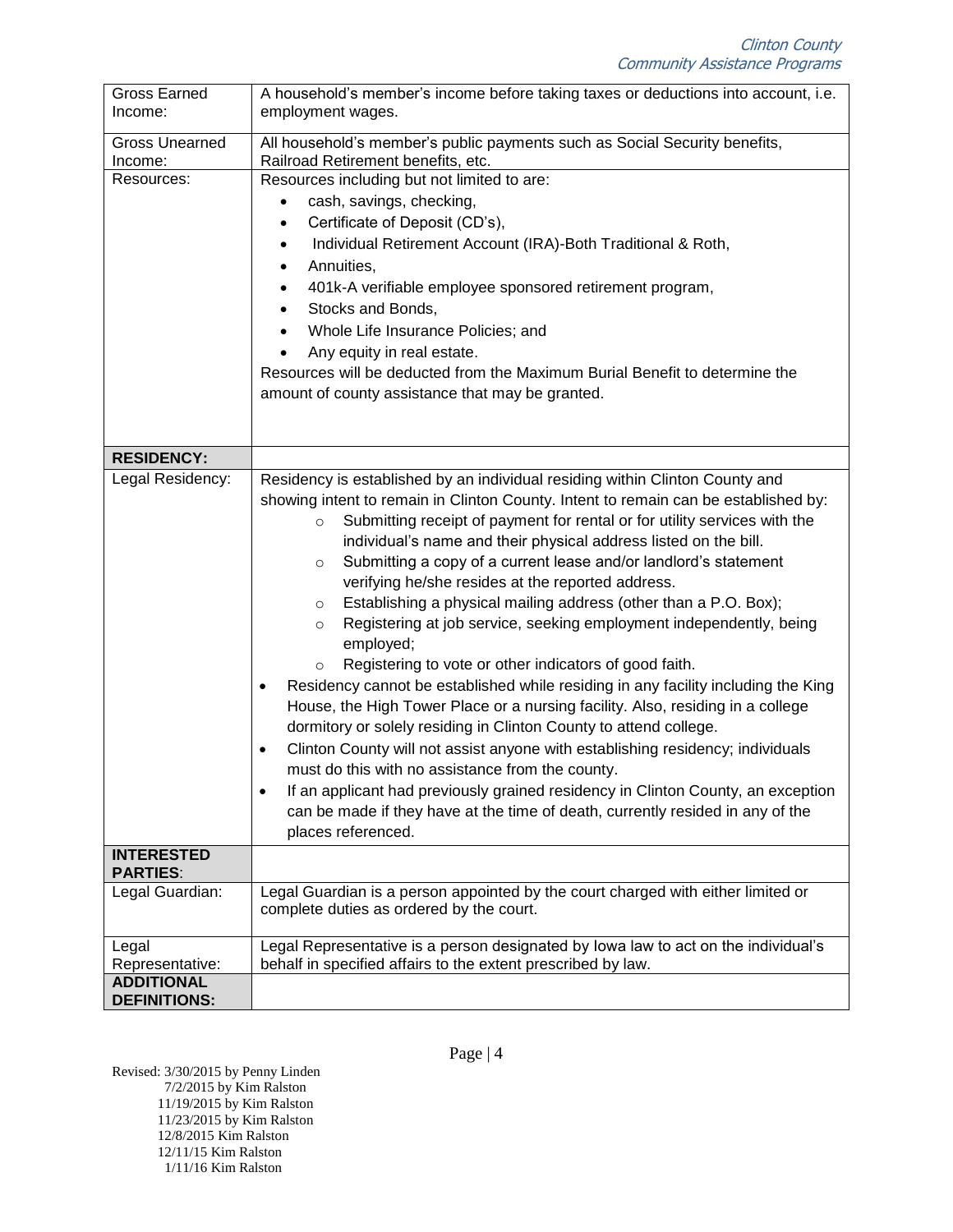| <b>Direct Cremation</b> | When the decedent is taken directly to the funeral home or crematory and once all<br>necessary paperwork and permits are completed is cremated and then the ashes<br>are returned to the decedent's family who may chose to do with them whatever they<br>see fit. There is no visitation or memorial service held.                                             |
|-------------------------|-----------------------------------------------------------------------------------------------------------------------------------------------------------------------------------------------------------------------------------------------------------------------------------------------------------------------------------------------------------------|
| "Poor" Person:          | A person who has no property, exempt or otherwise, and are unable, because of                                                                                                                                                                                                                                                                                   |
|                         | physical or mental disabilities, to earn a living by labor.                                                                                                                                                                                                                                                                                                     |
| <b>Protect Health</b>   | Individually identifiable health information that is transmitted by or maintained in                                                                                                                                                                                                                                                                            |
| Information (PHI):      | electronic media or transmitted by or maintained in any other form or medium.                                                                                                                                                                                                                                                                                   |
| Veteran(s):             | A Veteran is a person of the U.S. military service or National Guard who has<br>separated from service with an honorable discharge or a general discharge.<br>Veterans shall be required to first apply for other types of assistance to which they<br>may be entitled and show proof of denial before being considered for assistance<br>through this program. |

# <span id="page-4-0"></span>**SECTION II. BURIAL GUIDELINES:**

Clinton County will provide assistance for the cost of a direct cremation with no services for infants, minor children and adults whose household's meet eligibility guidelines set forth. The funeral home shall consider this as payment in full and the family or other party will not be charged over and above this amount.

The application for burial assistance should be made prior to the date of the burial or no longer than five days (5) after the date of the burial in order to be considered for assistance.

#### <span id="page-4-1"></span>**1. Direct Cremation Services:**

Under this policy, direct cremation services shall include the following:

- **a)** Services of the Funeral Home staff including cremation of the body, cremation permit, filing of death certificate and any other forms or claims required by statute or regulations.
- **b)** Container for ashes
- **c)** Transportation up to 100 miles round trip when the decedent's body is located outside of Clinton County and must be transferred to the funeral home.

# <span id="page-4-2"></span>**2. Maximum Cremation Benefit Limitations:**

- a) Transient Persons: Defined- Iowa Code 252.27. Subject to Section 142.1; Assistance may consist of the burial of a nonresident transient person and the payment of the reasonable cost of burial, not to exceed \$250.00 (Two Hundred Fifty dollars).
- **b)** Direct Cremation Service: **Maximum amount \$ 1,000.00 (One Thousand dollars)** less any available resources and/or other death benefits of the decedent and the

Page | 5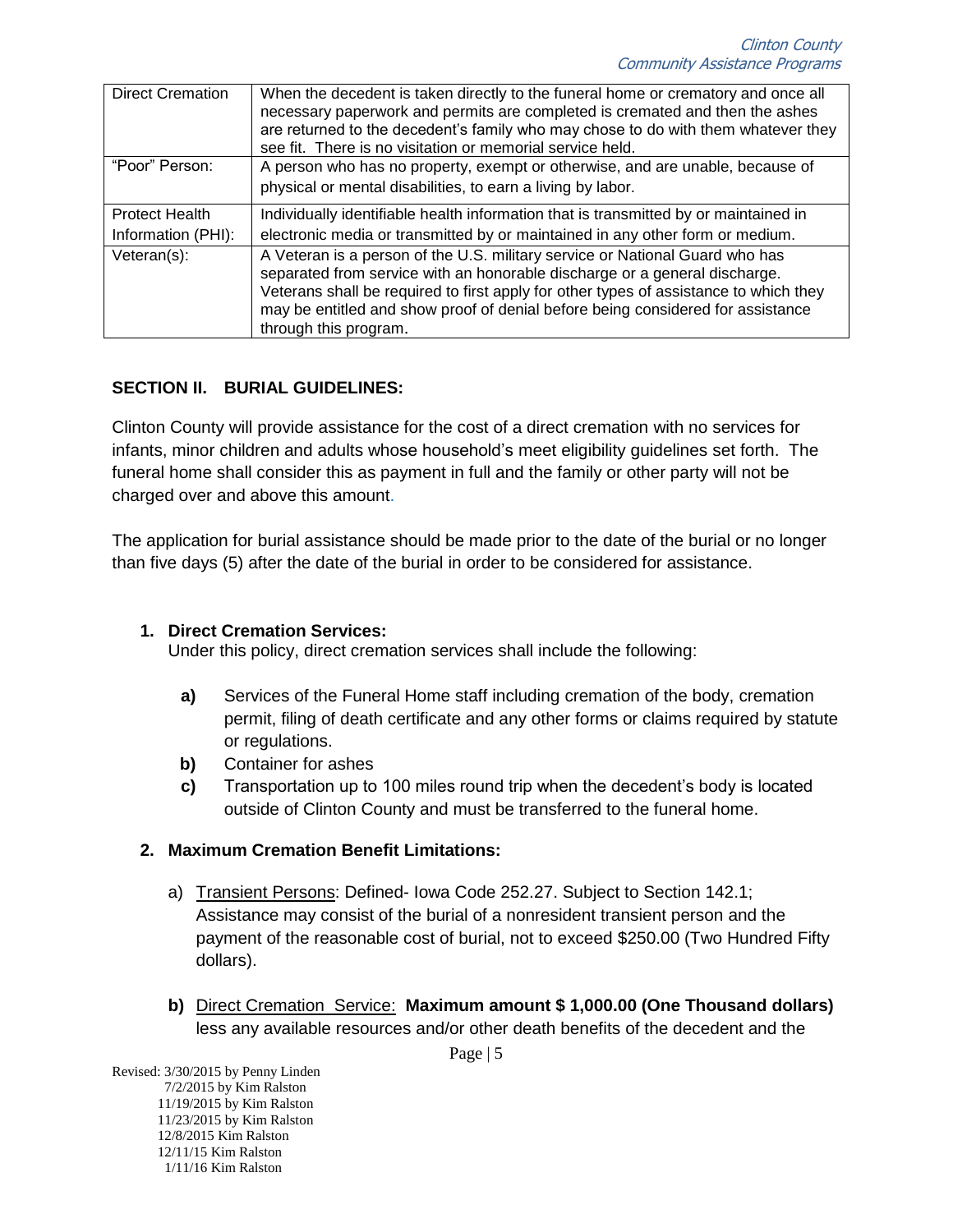decedent's household (i.e. savings, checking, life insurance policy, Social Security death benefits, Veteran's Death Benefits, etc.). All other resources and/or death benefits must be exhausted and applied to burial costs prior to the use of the County's burial benefit.

**c)** Mileage: Transportation to provide transfer of decedent from the place of death to the funeral home when the place of death is outside of Clinton County at a rate of \$0.39 per mile or the current Clinton County mileage rate up to 100 miles round trip.

County burial assistance shall not be used to pay for the following items:

- a) Opening and closing costs of cemetery lots
- b) Direct Cremation at out of county or state funeral homes. The Director may make an exception for direct cremation services in another county within the state of Iowa if the applicant requests and circumstances warrant it.

# <span id="page-5-0"></span>**3. Allowance for Limited Supplemental Purchases:**

• The deceased individual's household member(s) may enter into a repayment agreement with the funeral home not to exceed \$800.00 (Eight Hundred Dollars) in order to pay for items that are not covered by the county such as register book, urn, acknowledgement cards, memorial folders, music, flowers, marker, etc. They may not use the deceased individual's resources to pay for this cost, as the person's resources will be deducted from the amount that the county contributes.

# <span id="page-5-1"></span>**SECTION III. INCOME & RESOURCE ELIGIBILITY GUIDELINES:**

The Decedent's Household's earned and unearned gross income and all resources will be considered to determine eligibility for burial assistance.

# <span id="page-5-2"></span>**1. Decedent's Household Members:**

The Decedent's household's gross income will be considered to determine eligibility for burial assistance.

# **a) Income:**

The decedent's household's gross yearly income must be 100% or less of the current Federal Poverty Guidelines. Income is determined by taking the total gross household income for six months prior to the death and total projected gross household income for six months after the death.

# **b) Resources:**

The decedent's household's resources including but not limited to: cash, savings, checking, Certificate of Deposit (CD's), Individual Retirement Account (IRA), Annuities, 401k accumulative stage, Stocks and Bonds, Whole Life Insurance

Page | 6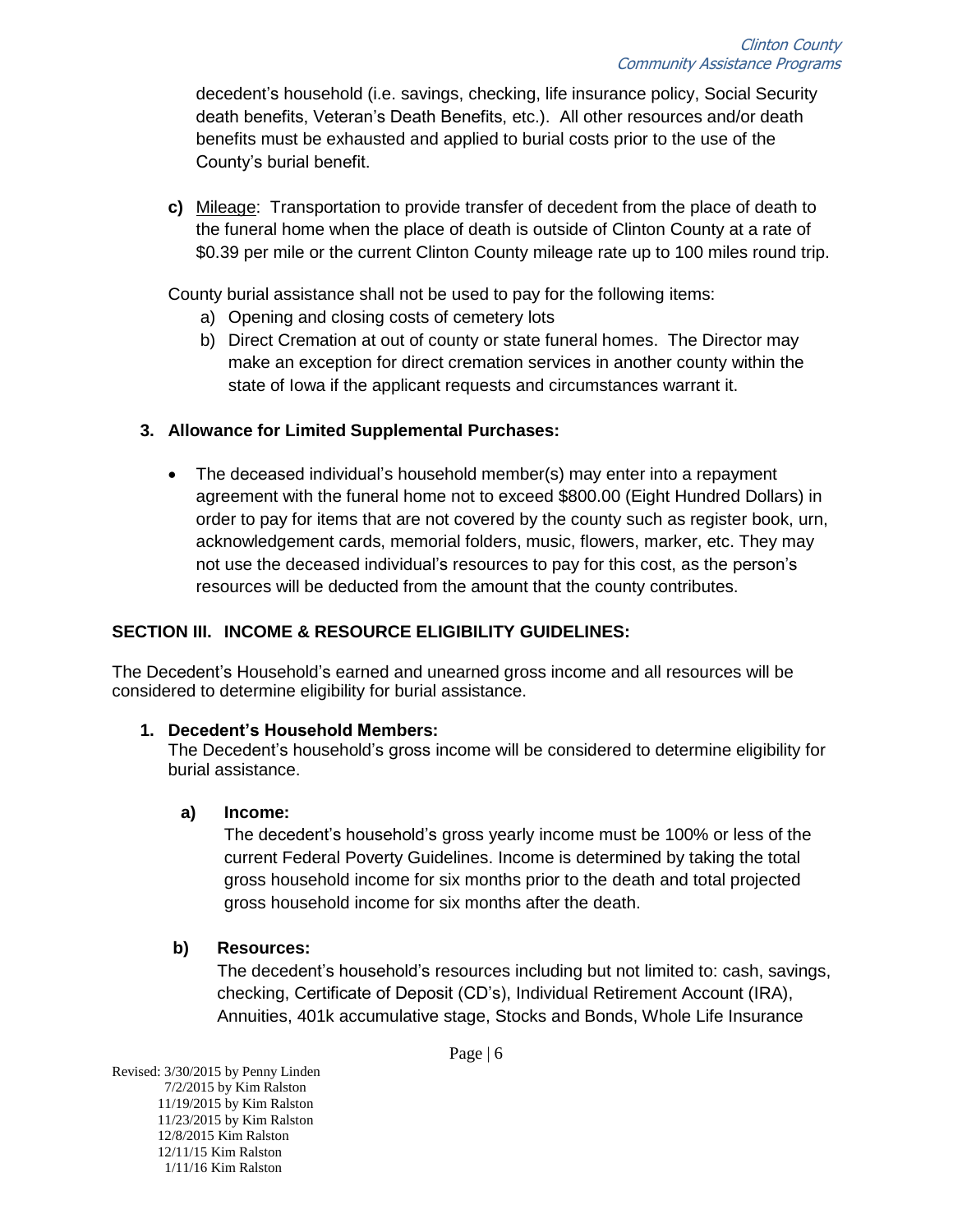Policies, and equity in real estate/land will be deducted from the Maximum Cremation Benefit Limitations to determine the amount of county assistance that may be granted.

#### <span id="page-6-0"></span>**2. Other Eligibility Guidelines:**

- **a)** The decedent or in the case of an infant or child the parent(s) must be residents of Clinton County and/or have legal settlement in Clinton County at the time of his/her death.
- **b)** The Applicant or the Funeral Home on behalf of the deceased individual must apply for any other burial benefits that the decedent or the decedent's household may be eligible to receive through any Federal, State or Local program (i.e. Dept. of Veterans Affairs, Social Security Program, Department of Human Services, etc.) and they must provide proof of eligibility determination.

These other burial benefits will be deducted from the Maximum Cremation Benefit Limitation to determine amount of county assistance.

# <span id="page-6-1"></span>**SECTION IV. BURIAL BENEFITS GUIDELINES FOR VETERANS:**

A burial benefit in the maximum amount of \$450.00 (Four Hundred Fifty Dollars) is available to qualified individuals through the Department of Veterans Affair. These benefits need to be applied for by the funeral home and will be paid directly to the funeral home as noted:

- 1) \$300 (Three Hundred Dollars) for burial fees; and
- 2) \$150 (One Hundred and Fifty Dollars) for the opening and closing costs of the lot.

The \$450.00 benefit will be deducted from Maximum Cremation Burial Limitation.

The value of any private cemetery lot or any lot provided by any Veteran's Organization shall not be considered as part of the "resources" when calculating resource limits or the deceased individual's eligibility for assistance.

#### <span id="page-6-2"></span>**SECTION V. INELIGIBILITY GUIDELINES:**

Burial Assistance shall be denied or discontinued under the following circumstances.

**a)** If the decedent has a life insurance policy and/or a pre-paid funeral plan that is equal to or in excess of the county's maximum direct cremation limit of \$1,000.00, no additional assistance will be granted.

Revised: 3/30/2015 by Penny Linden 7/2/2015 by Kim Ralston 11/19/2015 by Kim Ralston 11/23/2015 by Kim Ralston 12/8/2015 Kim Ralston 12/11/15 Kim Ralston 1/11/16 Kim Ralston

Page | 7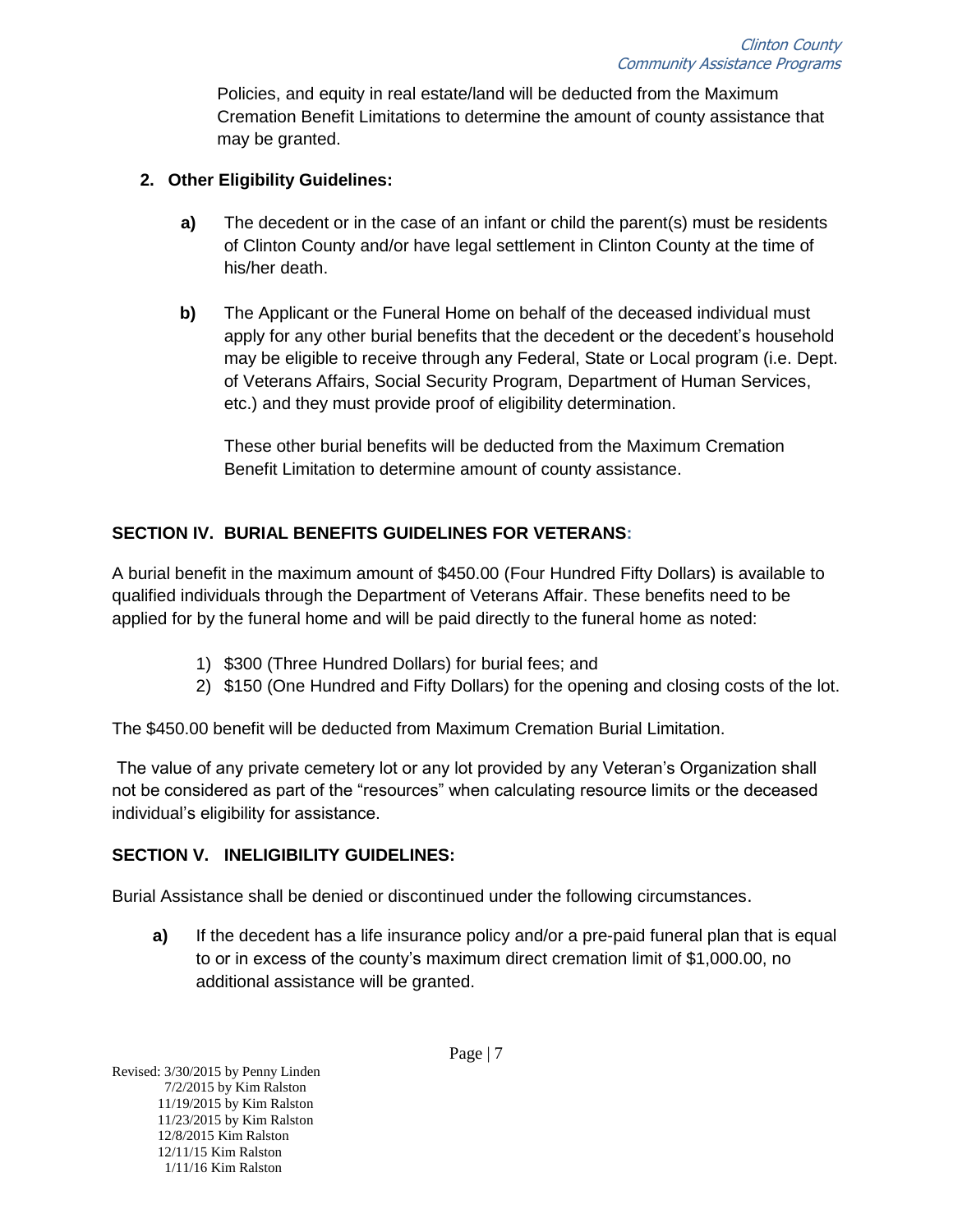- **b)** If the decedent's household has resources equal to or in excess of the county's maximum direct cremation limit of \$1,000.00 (i.e. checking, savings, IRA, home equity, etc.) no additional assistance will be granted.
- **c)** If the decedent's household's income is over 100% of the federal poverty guidelines, no additional county assistance shall be granted.
- **d)** If the decedent's household declines to provide verification of their financial information the Community Assistance Program Director or the GA Worker may determine that they are ineligible for county assistance for their family member's burial.

# **DIRECTOR'S EXCEPTION:**

The Community Assistance Program's Director shall have the authority to approve assistance to an applicant who does not meet the eligibility criteria set forth within this policy in special circumstances. Any such authorization provided through the Director's Exception will be so noted on the Notice of Decision provided to the applicant. Circumstances that may warrant a director's exception:

- The decedent's household's income is above the eligibility limitations, but denying assistance may cause extreme financial hardship.
- Paying for direct cremation services at an out of county or out of state funeral home when the body was taken directly there from the place of death and when no funeral home within Clinton County will agree to have the body transferred to their funeral home.
	- $\circ$  The out of county funeral home will have to accept payment from Clinton County as payment in full for their services and agree that the family or other party may not contribute anymore than \$800.00 maximum for services not covered by the county.

# <span id="page-7-0"></span>**SECTION VI. DIRECT CREMATION APPLICATION PROCESS:**

# <span id="page-7-1"></span>**1. Completing an Application:**

The decedent's household member(s) or officially designated representative will need to complete an application and provide any other supporting documentation to determine eligibility for assistance. Completed applications must be returned within 5 working days to:

General Assistance Office Clinton County Administration Building 1900 North Third Street-Po Box 2957 Clinton, Iowa 52732

Page | 8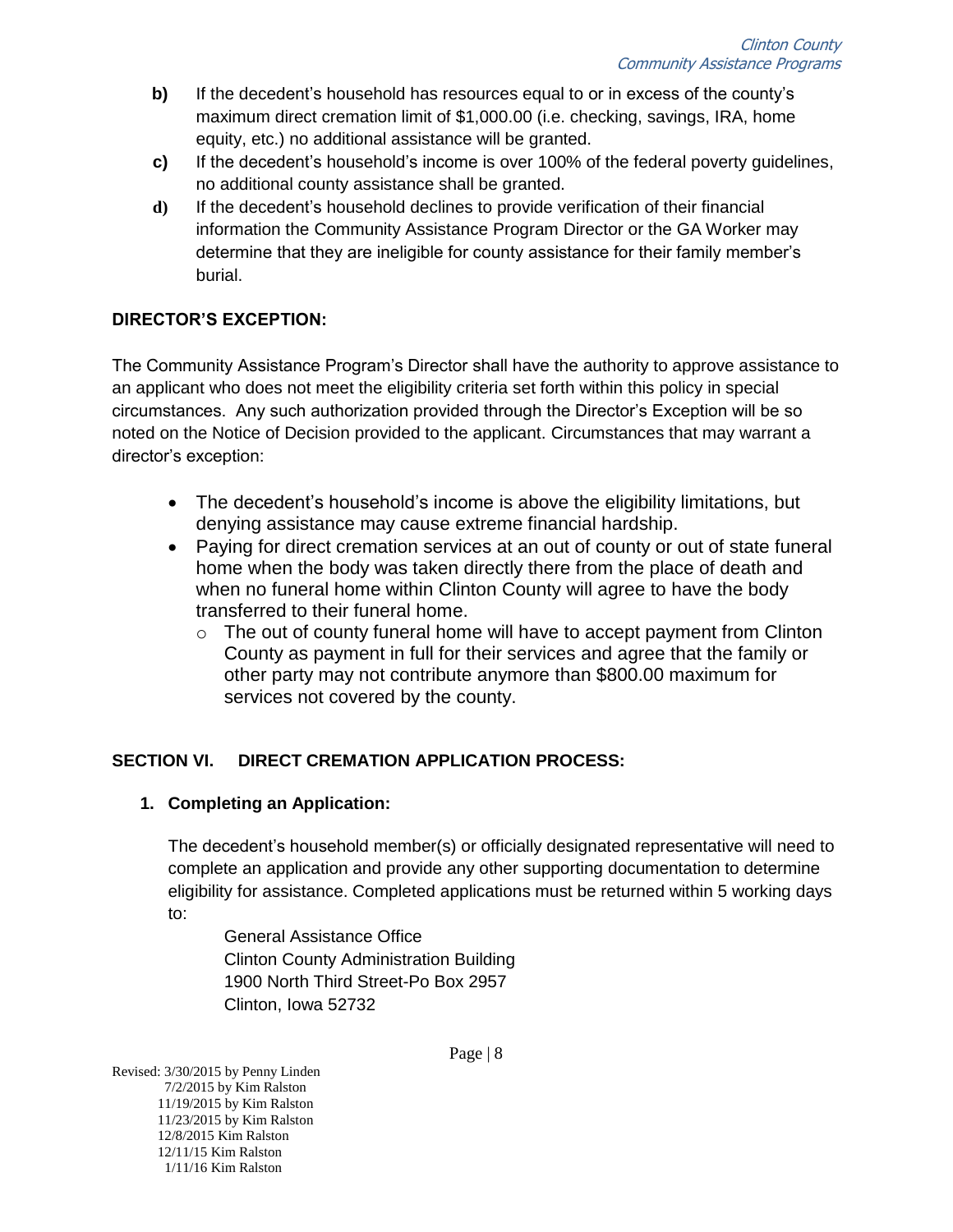If the Applicant, due to hardship or handicap, is unable to pick up the Application, they may request an Application to be mailed to their current address of residence.

Additionally, applications are available at the local funeral homes.

# <span id="page-8-0"></span>**2. Review of Application:**

If, after review of the Application, it appears that the deceased individual and their immediate family member(s) would be eligible for assistance through other Federal, State or Local programs (i.e. Dept. of Veterans Affairs, Social Security Program, etc.) they will be referred to that program. It shall be the Applicant's responsibility to make application to the referral programs and to pursue said application with diligence. Proof of denial of assistance from the other program shall be required as a condition of eligibility for assistance through the General Assistance Office.

#### <span id="page-8-1"></span>**3. Investigation Reports:**

The facts of the Application shall be investigated to determine Applicant's eligibility. The applicant and the investigation report shall be made part of the Applicant's file and shall be made available to Applicant's attorney or other representative upon written authorization of the Applicant, in the event of an Appeal.

#### <span id="page-8-2"></span>**4. Legal Settlement Determination:**

If an eligible applicant is determined to have legal settlement in another County within the State of Iowa, the Community Assistance Program Director shall contact the County of legal settlement to request financial reimbursement for any or all assistance provided to the applicant.

Additionally, Clinton County shall reimburse another County within the State of Iowa for any or all general assistance provided to an individual who is residing in that county but has been determined to have legal settlement in Clinton County. The amount reimbursed shall not exceed the guidelines established within this General Assistance Policy and all other guidelines shall also apply.

# <span id="page-8-3"></span>**5. Initial Determination:**

- **a)** The initial determination of the Applicant's eligibility shall be issued within five (5) working days after the receipt of the completed Application.
	- Within two (2) days following the initial determination, the Applicant's family and/or Legal Representative shall be notified by:
	- A phone call; and;

Page | 9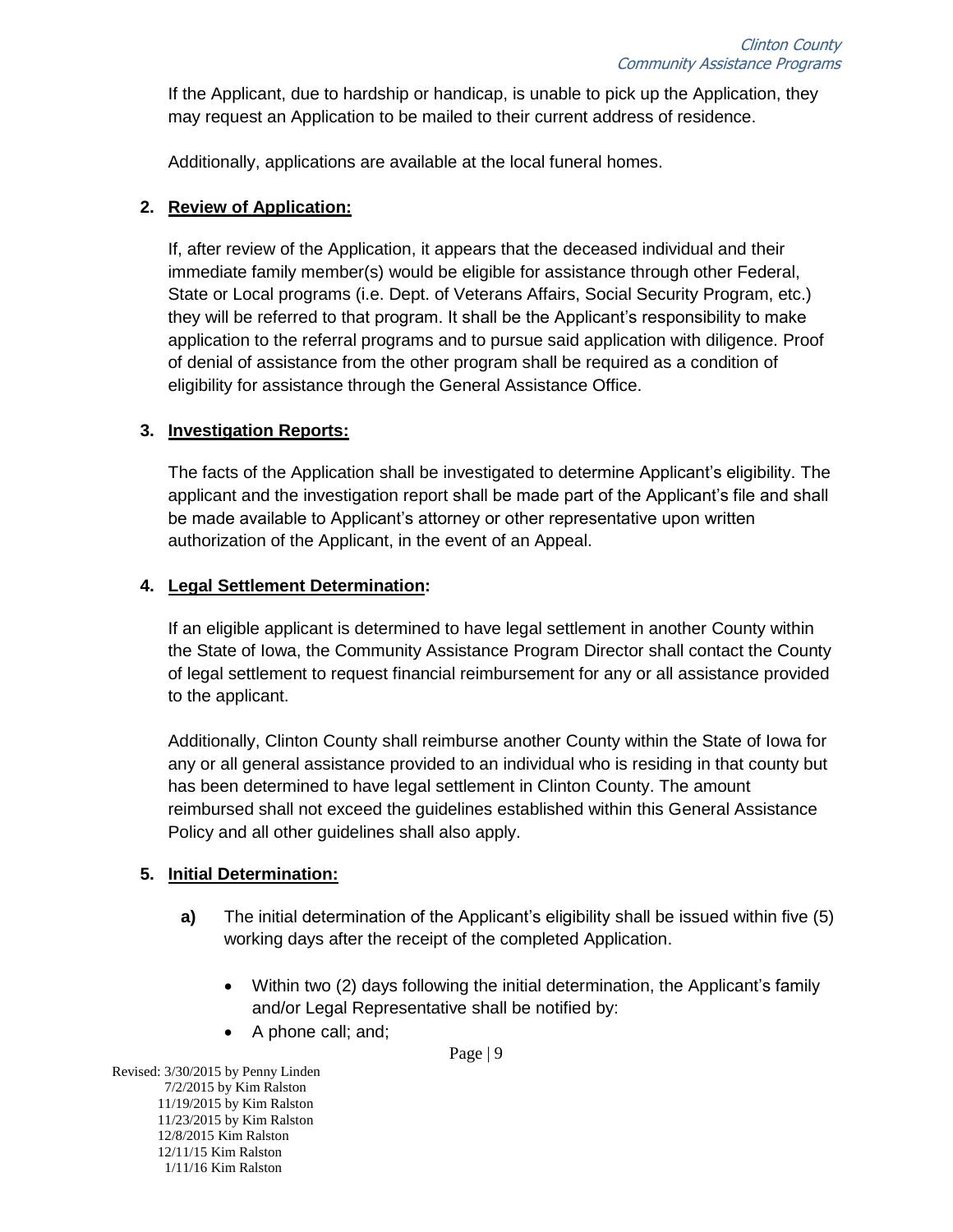A Notice of Decision shall be mailed to the address listed on the Application. The Notice of Decision shall identify the statutes or ordinances pertaining to that decision and the Applicant's or Legal Representative's right to appeal and the method to appeal. The Board of Supervisors shall be notified in writing of each Appeal request, according to the Appeal Process under Section XII.

#### <span id="page-9-0"></span>**SECTION VII. CONFIDENTIALITY:**

Clinton County personnel performing actions identified in the Clinton County Indigent Burial Assistance Policy will comply with all applicable State and Federal statutes relating to confidentiality. Protect Health Information (PHI) training will be provided to all parties with access to confidential information to assure knowledge of such statutes.

#### <span id="page-9-1"></span>**SECTION VIII. RECORD MAINTANCE/KEEPING AND DESTRUCTION:**

Records pertaining to applicants are the property of the County. Care should be taken to ensure the record keeping is done with the interest of the Applicant as the primary concern.

Applicant's records are considered confidential and should be kept in file cabinets designated for this purpose, unless being used by an authorized individual. For security reasons client records must be returned to the designated file cabinets by the end of the business day, or shift, in the case of "24 hour operations". Applicant's information on Computer Systems shall be kept in secure areas and not left unattended in areas accessible to unauthorized individuals.

Applicant records shall be maintained a minimum of five (5) years following termination of service to the applicant. All personal information pertaining to applicants shall be shredded before placement in common disposal receptacles or if on a disc destroyed. Applicant confidentiality shall be maintained in applicant record destruction. If Clinton County Community Supports Department should cease to function, applicant records shall be transferred to the new provider with appropriate releases signed, or the records shall be destroyed as above, depending upon the circumstances.

#### <span id="page-9-2"></span>**SECTION IX. ACCESS TO RECORDS:**

Unless otherwise required by applicable statutes or regulations, The County shall allow the Applicant's representative access to records, for purposes of appeals, utilization, and grievance. Copies of reports and records may be provided upon written request at the individual's own expense.

A current or past applicant of the agency may, upon written request, inspect the applicant's own record in the provider agency's office in the presence of staff assigned to the case.

Page | 10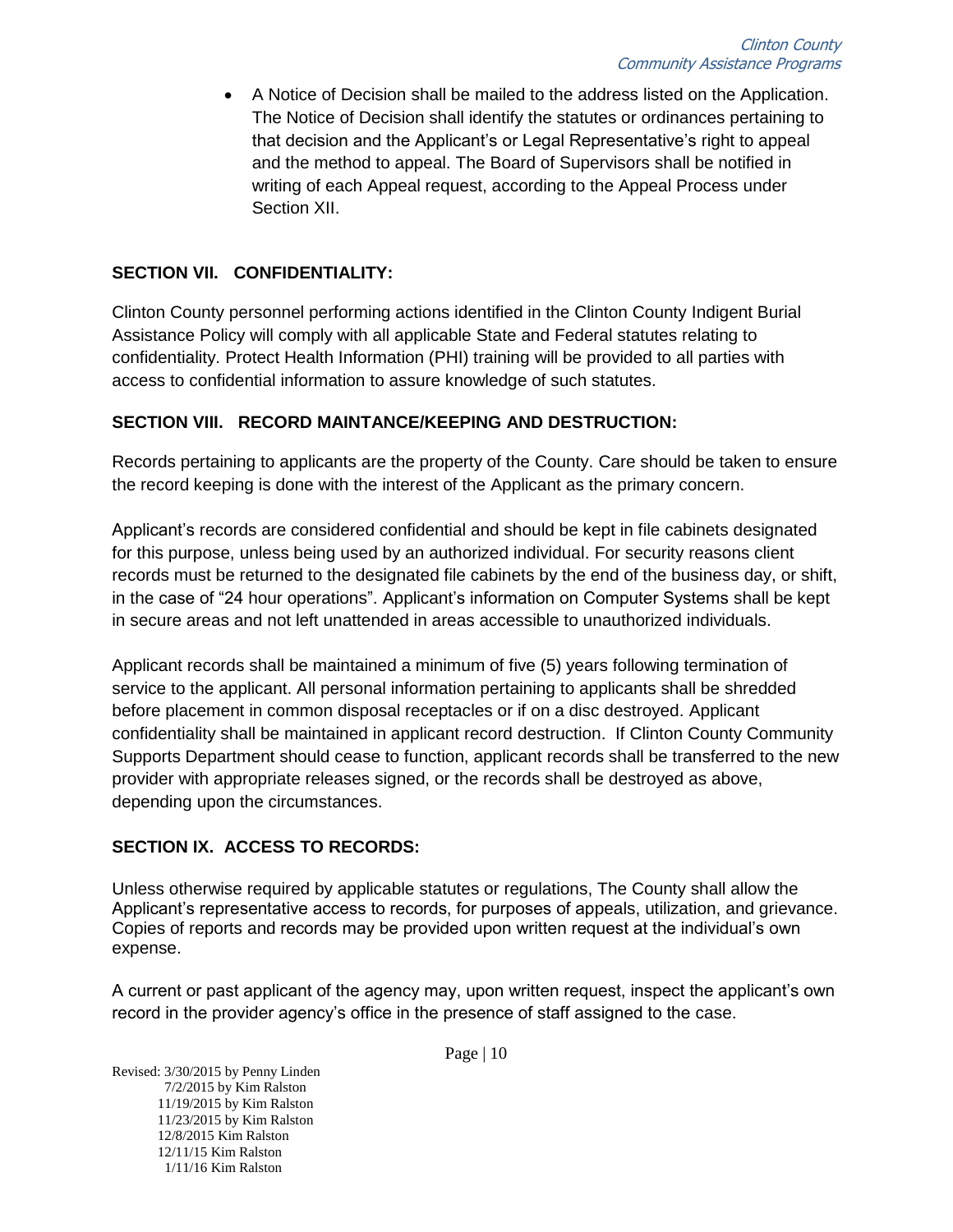An appropriate person designated in writing, such as the applicant's attorney, guardian, guardian ad litem, or other acceptable person may accompany applicants at the examination. The agency reserves the right to exclude persons who are inappropriate for service reasons. Copies of information or reports generated by the Clinton office may be provided, upon written request, at the individual's own expense.

# <span id="page-10-0"></span>**SECTION X. FAXING CONFIDENTIAL INFORMATION:**

Confidential Information transmitted via fax should be limited to only what is necessary to meet the requestor's needs. Special access policies and procedures will apply to faxing of client information including the following:

- **a)** Secure written Consent to Release Information. Consent to Release Information transmitted via fax is acceptable if all the requirements are met.
- **b)** Telephone confirmation should be used to verify transmissions. Confidential medical information should be faxed only to monitored machines, and operators should call ahead to alert the recipient that a confidential fax transmission is being sent. Verify fax number to ensure proper transmittal.
- **c)** All faxed information must have a cover sheet with the sender and receiving facility clearly listed. Approved confidentiality statement must be on the cover sheet of all faxed information as follows:

**CONFIDENTIALITY NOTICE:** The information contained in this fax is confidential and intended only for the designated recipient. If the reader of the transmittal page is not the intended recipient or a representative of the intended recipient, you are hereby notified that review, dissemination, distribution, or copying of this information is forbidden. If you have received this fax in error, please notify the sender immediately by telephone and return the original by mail to the below address.

**d)** Faxed documents may be accepted as original and placed in the record.

#### <span id="page-10-1"></span>**SECTION XI. APPEAL PROCESS:**

An Applicant who has been denied or their officially designated representative has the right to appeal such decision. The Notice of Decision provided to the Applicant shall advise the Applicant as to the form and method of Appeal. Applicant is responsible to pursue the appeal on his/her own or with the assistance of any person, agent or attorney of his/her choice and at his/her own expense.

The Appeal must be submitted in writing to the General Assistance Office within ten (10) working days of the date on the Notice of Decision. The Appeal shall state the Applicant's full name, current address, telephone number (if any), the type of assistance requested and the reasons for the Appeal.

Page | 11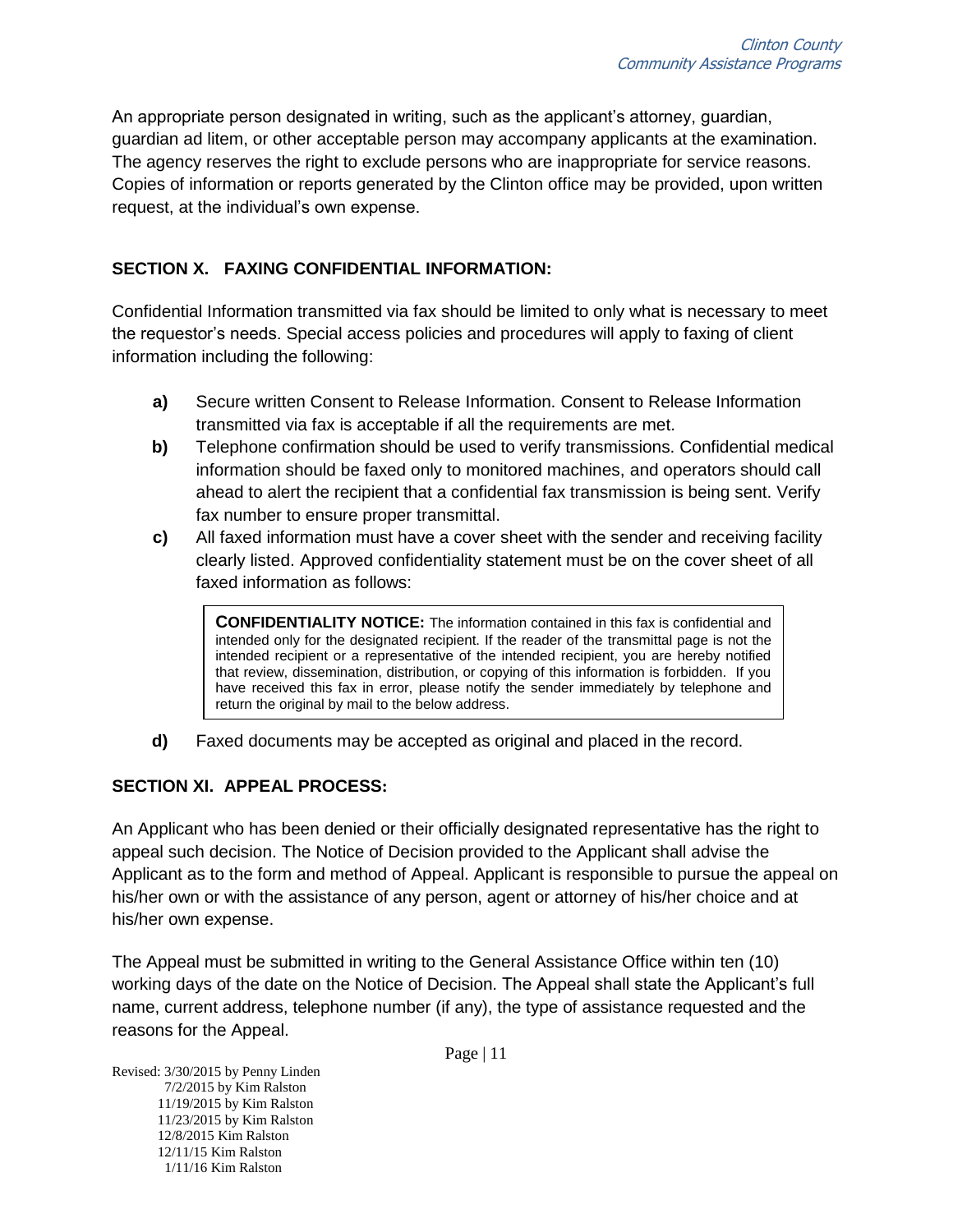Upon receipt of the Appeal, the General Assistance Worker shall be responsible to immediately notify the Community Assistance Programs Director, who will review the circumstances and facts of the application. If the Director upholds the Worker's denial, the Director shall notify the Board of Supervisors. (In the absence of the Director, the Worker may notify the Board of Supervisors directly of the Appeal request).

The Appeal shall be placed on the Supervisors' regular agenda for review/hearing no less than five (5) and no more than ten (10) working days after the Supervisors have been notified of the Appeal.

The Applicant shall be notified immediately by phone, if possible, or by ordinary mail at the address stated on the Appeal, of the date, time and place of the hearing before the Board of Supervisors. Applicant and any person, agent or attorney may, upon written authorization, be granted access to the information contained in the Applicant's file, which was used to make the decision.

The Board of Supervisors shall be responsible to hear Applicant's Appeal de novo at the time scheduled on the agenda. If Applicant requests a continuance, said request must be in writing and received by the Board of Supervisors prior to the date and time of hearing, stating the reasons a continuance is needed. If Board has determined that Applicant has shown good cause for the need of a continuance, said continuance may be granted and Applicant will be notified of the new date, time and place of the Appeal hearing.

The Applicant may be physically present at the Appeal hearing if he/she chooses, and may present whatever evidence, verbal or written, necessary to support the basis for his/her Appeal. Witnesses may present verbal testimony and cross-examination shall be allowed. Technical rules of evidence shall not apply. Length of time of hearing shall be determined by the Board of Supervisors based upon the amount of evidence and number of witnesses to testify.

The Appeal Hearing may be held in Closed Session at the request of the Applicant, the Board of Supervisors or the Community Assistance Programs Director, if required according to Iowa Code Ch. 21.5 (Official Meetings Open to Public-Section 5 defines closed session of meetings).

Applicant's file, including confidential information, will be submitted into evidence. The Board may question the Applicant, the GA Worker, the CAP Director and any witnesses present at the hearing. The hearing shall be tape-recorded and the recording of the hearing shall be sealed and shall not be considered a public record open for public inspection if required by Iowa Code Ch. 22 or other State or Federal law.

The Board of Supervisors shall deliberate on the Appeal in closed session if required according to Iowa Code Ch. 21.5.

Page | 12